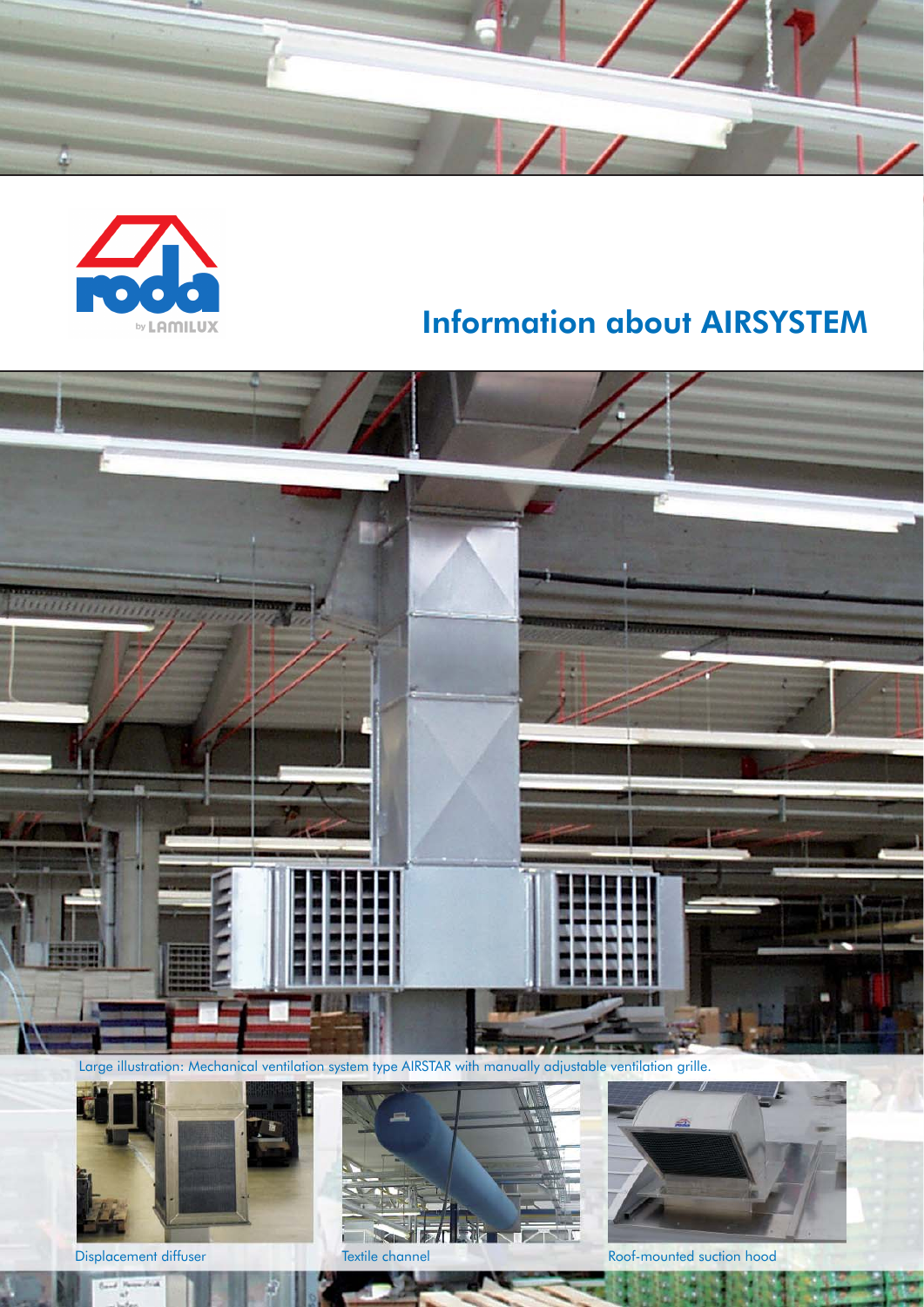#### AIRSYSTEM

AIRSYSTEM is a duct system for mechanical ventilation and heating. It is made up of various modules to transport the air. A distinction is made between an air intake system, which transports fresh air to the workplace, and an air extraction system, which sucks stale air out of the workplace. Whilst the air intake system offers the option to warm the intake air, the air extraction system is used to extract toxic vapours from a welding station for example.

A choice of heat exchangers (cross-flow heat exchangers or rotary heat exchangers) is available for heat recovery depending on the requirements.

#### DIGOVENT:

The AIRSYSTEM can be configured in two different ways. Whilst the ISOVENT combines a mixedair unit, a fan, a filter and possibly an air-heater battery, all of these functions can be achieved decentrally using individual modules. The DIGOVENT ventilator module used in this case fulfils only the ventilator function, and with a capacity of 2,000 to 9,000 m<sup>3</sup>/h has a considerably lower airflow rate than the ISOVENT.

| DIGOVENT model                                   | 06               |  |  |  |  |  |           |   |  |  |  |  |
|--------------------------------------------------|------------------|--|--|--|--|--|-----------|---|--|--|--|--|
| Air capacity m <sup>3</sup> /h <sup>*</sup> 1000 |                  |  |  |  |  |  |           | 5 |  |  |  |  |
| Channel cross section (mm)                       | $600 \times 600$ |  |  |  |  |  | 700 x 700 |   |  |  |  |  |

#### Further modules:

In addition to simple straight or arched duct elements, there are a large number of other functional modules, which can also be integrated as individual modules in the duct system of smaller plants. These include a roof- or wall-mounted suction hood, a mixed-air unit, an airheater battery and a filter module. In heat-recovery systems a heat exchanger is integrated in the system.

#### Air outlet:

Depending on the requirements, there are three different air-outlet versions available: manually adjustable ventilation grilles, displacement diffusers or textile channels. In areas where drafts caused by the system are not a problem, or where air is only extracted, normal ventilation grilles are sufficient. These are available in a single-row louvre design for adjustable vertical air deflection, or in a double-row louvre design for adjustable horizontal and vertical air deflection. In contrast, displacement diffusers alter the airflow's characteristics so that it is no longer perceived as a draft. Textile channels have a similar effect in that the air flows through an air-permeable fabric and is thus uniformly distributed in the surrounding area.